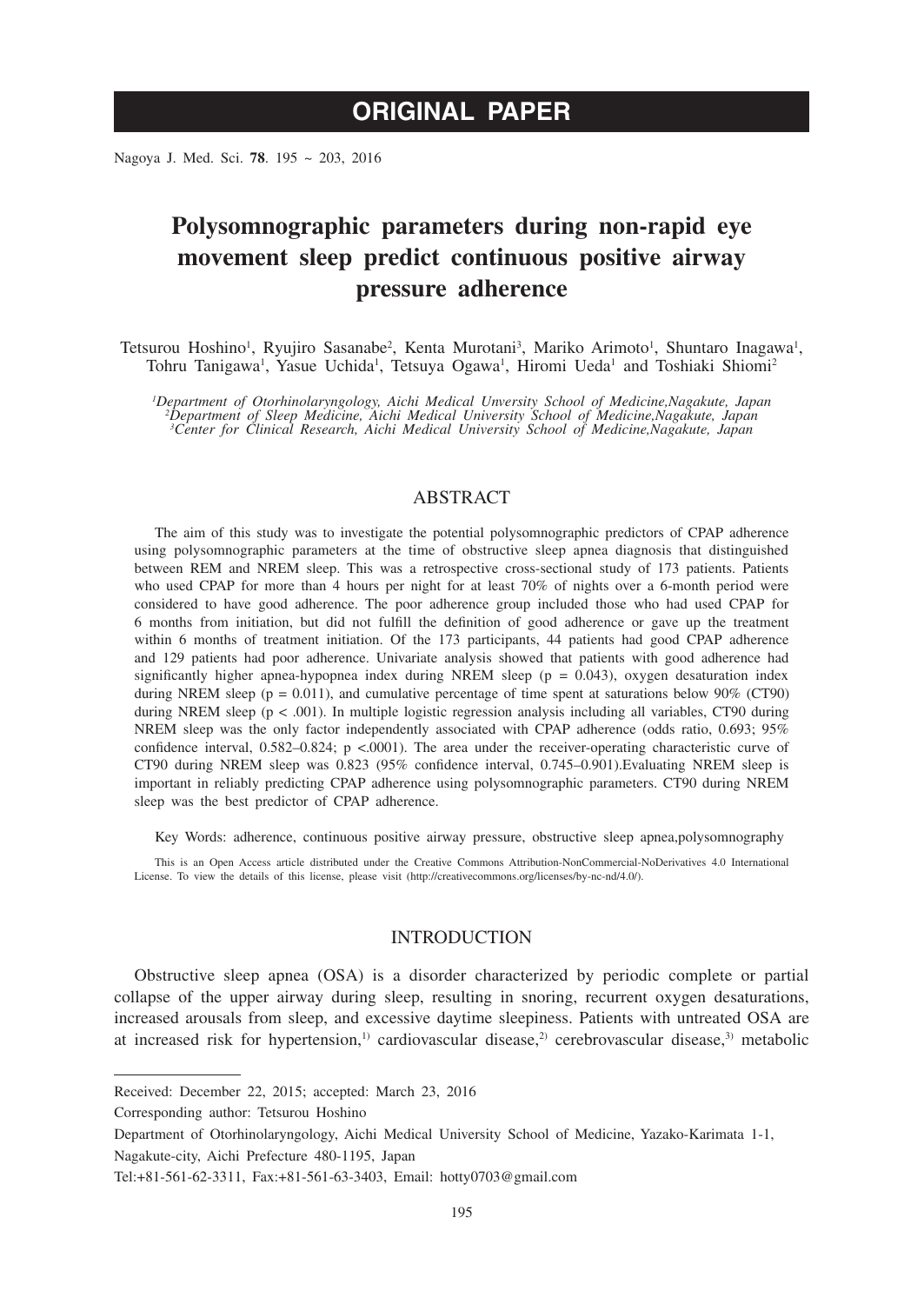disease, $4$  and motor vehicle accidents due to daytime sleepiness. $5$ 

Continuous positive airway pressure (CPAP) treatment is recognized as the most effective treatment for patients with moderate to severe OSA. Adequate use of CPAP reduces respiratory events, and improves clinical symptoms of OSA and daytime sleepiness.<sup>6,7)</sup> CPAP treatment is a symptomatic rather than a radical treatment; therefore, maintaining adherence is crucial to obtain the beneficial effects. Kribbs *et al.* defined good adherence as use of the CPAP machine for more than 4 hours per night for at least 70% of the days monitored, and indicated that adherence was only 46% in their study.<sup>8)</sup> Another study reported that the rates of poor CPAP adherence, as defined by mean use of CPAP less than 4 hours per day, was  $29-83\%$ .<sup>9)</sup> Therefore, improvement of adherence is an important issue. Previously, several interventions such as supportive and cognitive behavioral intervention have been shown to improve CPAP adherence.10,11) Technological advances such as improvement in mask fit and humidified air have also had an impact on CPAP adherence.<sup>12)</sup> In some cases, surgical intervention has improved CPAP adherence.<sup>13)</sup>

Patterns of CPAP use are established early in the treatment period, with a previous study reporting that it is established during the first week of treatment.14) Therefore, it is important to predict CPAP adherence prior to treatment initiation and apply intensive intervention for patients who are likely to need it.

Clinical predictors of CPAP adherence have been demonstrated in many studies, and include severity of disease, degree of sleepiness before treatment, age, sex, and CPAP pressure at initiation.15-17) However, our search of the literature revealed no reports investigating the predictors of CPAP adherence regarding sleep architecture, especially in rapid eye movement (REM) and non-rapid eye movement (NREM) sleep.

Compared with NREM sleep, REM is associated with greater sympathetic activity and cardiovascular instability,18) and minute ventilation, tidal volume and respiratory frequency in REM fluctuate widely.19) Moreover, upper airway muscle activation is more severely suppressed during REM sleep than during NREM sleep.<sup>20)</sup> In other words, REM sleep is a more unstable time that has many variable factors affecting several parameters recorded via polysomnography (PSG) compared with NREM sleep.

Therefore, we hypothesized that the PSG parameters recorded during NREM might be stable predictive features of CPAP adherence, as there are fewer variable factors during NREM compared with REM. The aim of this study was to identify the potential PSG predictors of CPAP adherence in the initial 6 months of treatment after OSA diagnosis by measuring PSG parameters during REM and NREM sleep.

## **METHODS**

#### *Participants*

This was a retrospective and cross-sectional study approved by the Ethics Committee of Aichi Medical University Hospital (AMUH).

Nocturnal PSG was conducted on 1922 patients who first visited the Sleep Disorder Center of AMUH with suspected OSA between January 2008 and May 2011. Of these 1922 patients, 443 patients were diagnosed with OSA and started CPAP treatment. All clinical records and PSG data were available from the medical records databank in a deidentified format.

The criteria for enrollment were: 1) age over 20 years, 2) having started CPAP using the REMstar M series Auto CPAP machine (Philips Respironics GK, Tokyo, Japan), 3) no previous treatment for OSA, 4) never having been diagnosed with any other sleep disorder. In our facility, several kinds of CPAP machines are prescribed to patients. To exclude the influence of the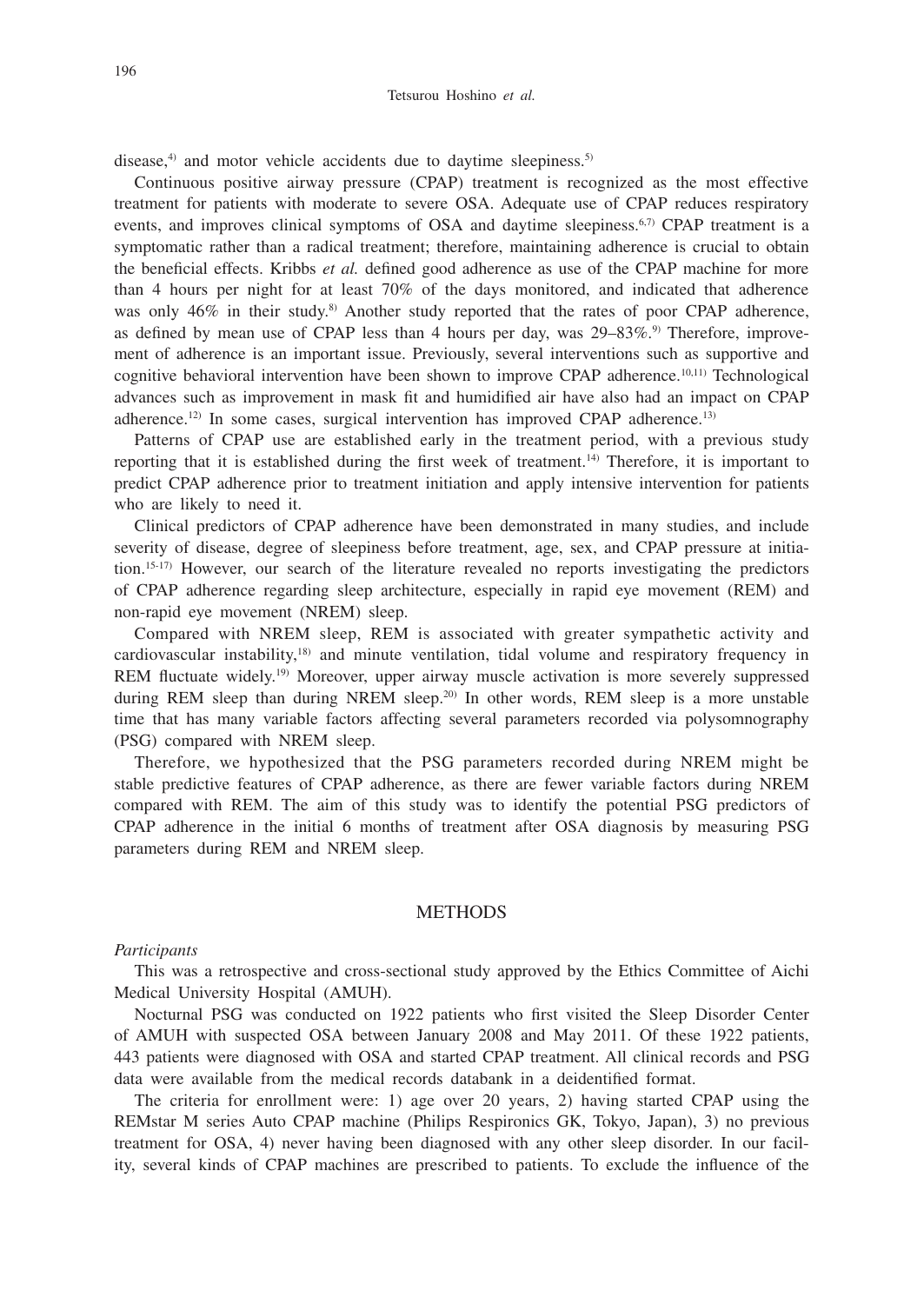197

different algorithms of the machines, all participants used the REMstar M series Auto CPAP machine with nasal mask.

We excluded 34 subjects from the investigation as they transferred to another hospital within 6 months of OSA diagnosis or CPAP initiation because they lived far from our institution and were difficult to follow-up. Of the initial sample, 173 patients were included in this study. There are no missing data in this study.

#### *Procedure*

Body mass index (BMI) and neck circumference (NC) were measured at each patient's first visit. The Epworth Sleepiness Scale (ESS) was used to evaluate levels of daytime sleepiness.<sup>21)</sup> All patients were diagnosed with OSA by PSG using the Alice4 system (Philips Respironics GK).

Biological variables were continuously recorded using electrocardiography, electroencephalography (F4-M1, C4-M1, O2-M1, F3-M2, C3-M2, O1-M2), submental and anterior tibial electromyography and electrooculography. Air flow was measured by a nasal cannula with a pressure transducer. Chest and abdominal movement was monitored by inductance plethysmography belts. Snoring was recorded using a microphone. Arterial oxygen saturation was measured continuously by pulse oximetry. Body position was assessed by a monitor and a sensor. Sleep stage and arousals were scored based on the American Academy of Sleep Medicine (AASM) 2007 scoring system.<sup>22)</sup> The oxygen desaturation index (ODI) was defined as the number of desaturation  $>$ 3% per hour of sleep. Obstructive apnea was defined as absence of airflow for longer than 10 seconds; obstructive hypopnea was defined as at least 50% reduction in airflow for longer than 10 seconds, and was associated with an electroencephalographic arousal or desaturation of > 3%. The apnea–hypopnea index (AHI) was calculated as the number of apnea and hypopnea events per hour of sleep.

Respiratory-effort related arousal (RERA) was determined by reduction in airflow for longer than 10 seconds that did not fulfill apnea or hypopnea criteria, with increased respiratory effort and no desaturation, which led to an arousal from sleep. RERA index was calculated as the number of RERA per hour of sleep.

Respiratory events included apnea and hypopnea events. Mean respiratory event duration was calculated as the mean duration per respiratory event. Total respiratory event duration was calculated as the sum of all respiratory event durations. The cumulative percentage of time spent at saturations below 90% (CT90) was calculated as the percentage of time that arterial oxygen saturation as measured by pulse oximetry was below 90% during sleep time. Limb movement index(LMI) refers to the number of limb movement per hour of sleep regardless of periodic movement.

These data were scored manually according to the American Academy of Sleep Medicine (AASM) 2007 scoring system by specialized clinical engineers.22)

In accordance with the Japanese health insurance system, CPAP treatment was recommended to patients who were found to have an AHI greater than 20 events/hour in PSG. The patients who were recommended CPAP treatment received education about this disease and treatment by a special physician, and mask fitting was performed by specialized clinical engineers. CPAP titration was performed with an auto-titrating device, REMstar Auto M series.

In accordance with the health insurance system in Japan, patients who were undergoing treatment had to attend the clinic or hospital once every month. At each monthly visit, patients had to bring the built-in monitoring chip from their CPAP device that stored the CPAP usage data to be downloaded for recording. Mean CPAP daily use (hours) and rate of CPAP use were calculated from the collected data. CPAP usage data was analyzed retrospectively for 6 months from CPAP initiation.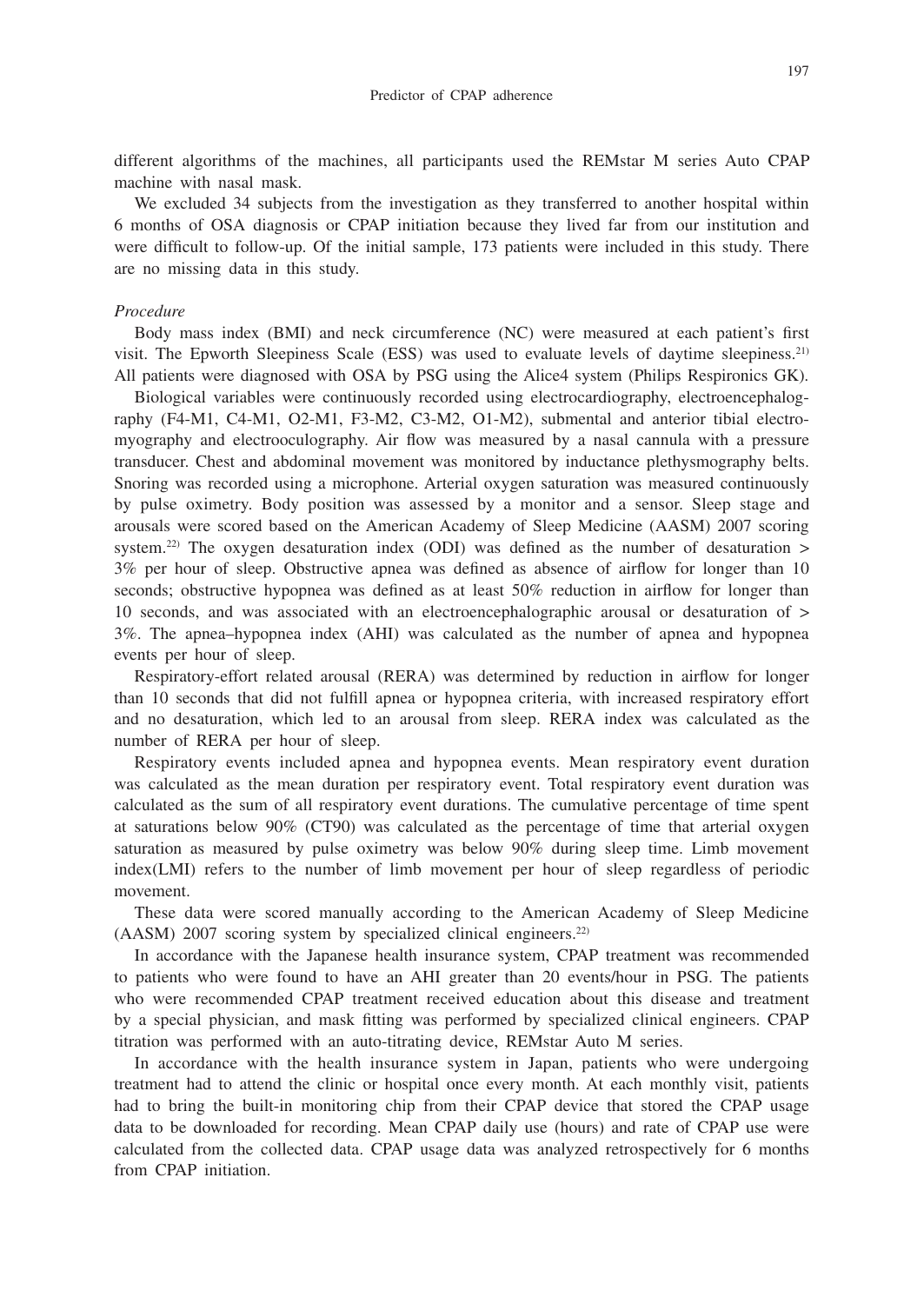*Statistical analysis*

Patients were dichotomized into good or poor adherence groups. The good adherence group included those with a mean CPAP daily use  $> 4$  hours and a rate of CPAP use  $> 70\%$  for 6 months from treatment initiation. The poor adherence group included those who had used CPAP for 6 months from initiation, but did not fulfill the definition of good adherence or gave up the treatment within 6 months of treatment initiation.

Univariate analysis was performed using the two-sample *t*-test for normally distributed data, and the Mann–Whitney U test for nonparametric data. The chi-squared test was used for categorical data. Predictive factors of the two groups were evaluated by multiple logistic regression analysis using the backward selection method, including all variables assessed in this study. Predictive ability was assessed by receiver operating characteristic (ROC) analysis using the area under curve (AUC). Statistical analyses were performed using SAS 9.3 (SAS Institute, Inc., Cary, NC) and R 3.0.1 (R Foundation for Statistical Computing,Vienna,Austria). A p value of < 0.05 was considered statistically significant.

#### RESULTS

Participants were mostly male  $(84.4\%)$ . The mean age was  $57.3 \pm 13.4$  years, mean NC was 39.4  $\pm$  3.4 cm, mean BMI was 26.8  $\pm$  4.4 kg/m<sup>2</sup>, and the mean ESS score was 9.1  $\pm$  5.0. Of the 173 participants, 44 patients had good CPAP adherence and 129 patients had poor adherence. There was no significant difference between baseline characteristics of patients in the good and poor adherence groups (Table 1).

Concerning the PSG findings, patients in the good adherence group had significantly higher AHI during NREM (36.5  $\pm$  10.9events/h vs. 32.9  $\pm$  13.1 events/h, p = 0.043), ODI during NREM (32.8  $\pm$  11.9 events/h vs. 28.3  $\pm$  13.7 events/h, p < 0.011), and CT90 during NREM  $(4.8 \pm 7.0\% \text{ vs. } 0.6 \pm 1.8\%, \text{ p} < 0.001)$  (Table 2).

Multiple logistic regression analysis with backward selection including all variables found that CT90 during NREM sleep (odds ratio [OR], 0.693; 95% confidence interval [CI], 0.582–0.824; p < 0.0001) was the only factor independently associated with CPAP adherence (Table 3).

The ROC curve was plotted to evaluate the predictive ability of CT90 during NREM, the AHI during NREM, and the ODI during NREM. The area under the ROC curve of CT90 during NREM sleep (0.823; 95% CI, 0.745–0.901) was greater than the area under the ROC curve of AHI during NREM sleep (0.603; 95% CI, 0.511–0.694) and ODI during NREM sleep (0.629; 95% CI, 0.535–0.723). The best cutoff value, defined as the maximum of the Youden index,

|                            | Total $(n=173)$ | Good $(n=44)$   | Poor $(n=129)$  | p value |  |  |
|----------------------------|-----------------|-----------------|-----------------|---------|--|--|
| Age (year)                 | $57.3 \pm 13.4$ | $59.6 \pm 10.6$ | $56.3 \pm 14.2$ | 0.201   |  |  |
| Sex male $(\%)$            | 84.4            | 80.1            | 85.5            | 0.168   |  |  |
| ESS                        | $9.1 \pm 5.0$   | $9.7 \pm 5.0$   | $8.8 \pm 5.0$   | 0.258   |  |  |
| $BMI$ (kg/m <sup>2</sup> ) | $26.8 \pm 4.4$  | $26.7 \pm 3.3$  | $26.9 \pm 4.7$  | 0.792   |  |  |
| $NC$ (cm)                  | $39.4 \pm 3.4$  | $40.1 \pm 2.6$  | $39.1 \pm 3.6$  | 0.077   |  |  |

**Table 1** Baseline characteristics of those in the good and poor adherence groups

Date are presented as mean ± standard deviation. The two-sample *t*-test or the Mann–Whitney U test was used for continuous variables, and the chi-squared test was used for categorical variables. ESS: Epworth Sleepiness Scale; BMI: body mass index; NC: neck circumference.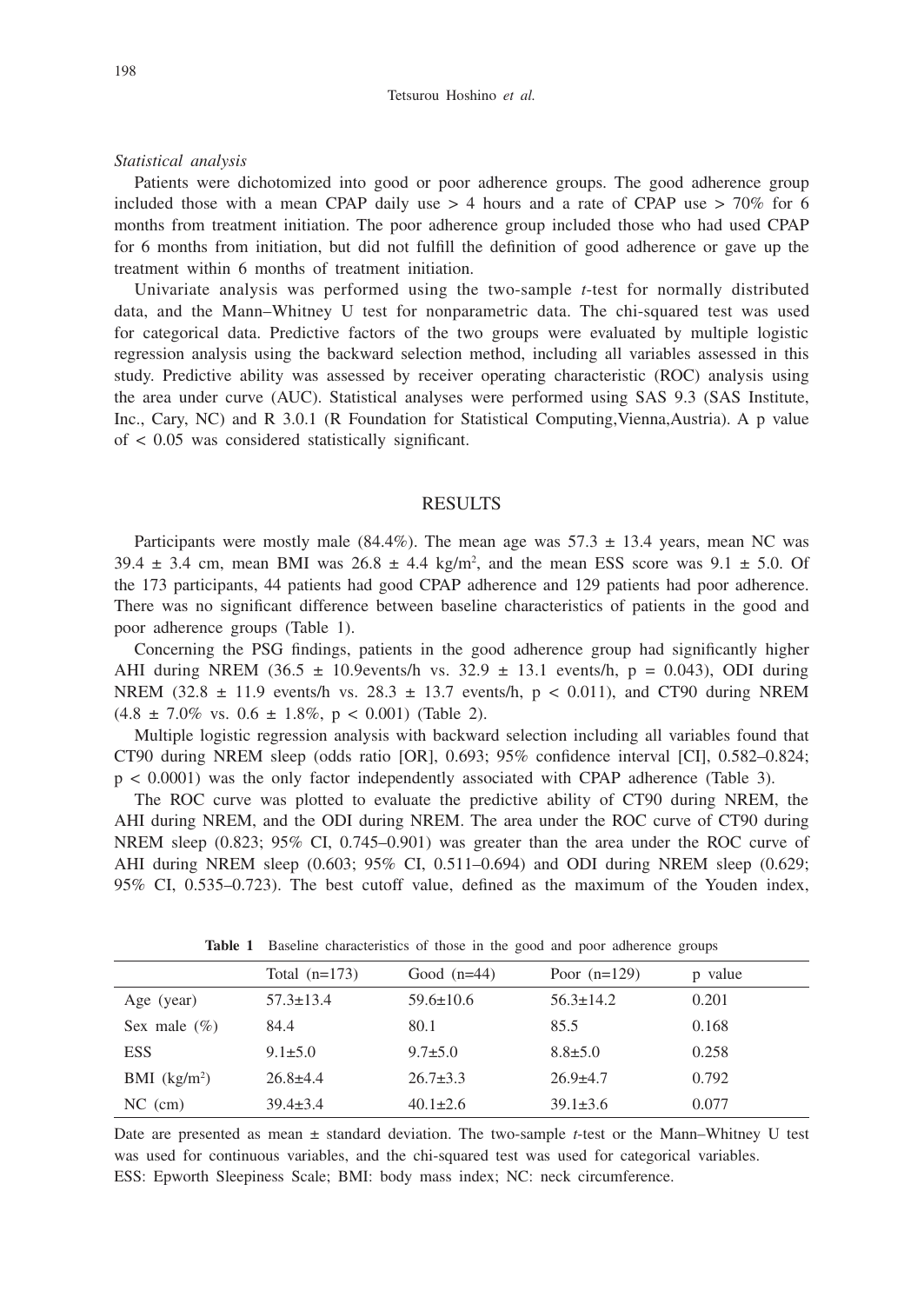199

of CT90 during NREM sleep was 0.06; its sensitivity was 90.9% (95% CI, 0.818–0.977) and specificity was 65.1% (95% CI, 0.566–0.729) (Figure 1).

|                                             | Total $(n=173)$  | Good $(n=44)$    | Poor $(n=129)$   | p value   |
|---------------------------------------------|------------------|------------------|------------------|-----------|
| Sleep latency (min)                         | $9.6 \pm 10.2$   | $11.7 \pm 13.0$  | $8.9 \pm 8.9$    | 0.111     |
| REM sleep latency (min)                     | $138.2 \pm 80.4$ | $153.4 \pm 83.5$ | $132.8 \pm 79.0$ | 0.112     |
| TST (min)                                   | $395.6 \pm 64.1$ | $386.3 \pm 65.7$ | $398.7 \pm 63.6$ | 0.103     |
| Sleep efficiency $(\%)$                     | $86.6 \pm 11.8$  | $84.5 \pm 12.7$  | $87.3 \pm 11.4$  | 0.124     |
| Stage REM $%$ of TST $(%$                   | $16.4 \pm 6.7$   | $16.2 \pm 6.3$   | $16.4 \pm 6.9$   | 0.822     |
| Stage 1+2 $%$ of TST $(%$                   | $81.9 \pm 8.0$   | $82.3 \pm 6.5$   | $81.8 \pm 8.5$   | 0.694     |
| Stage 3+4 $%$ of TST $(\%)$                 | $1.7 \pm 3.6$    | $1.5 \pm 3.2$    | $1.8 \pm 3.8$    | 0.258     |
| REM-AHI (events/h)                          | $39.0 \pm 18.7$  | $38.3 \pm 16.1$  | $39.3 \pm 19.5$  | 0.506     |
| NREM-AHI (events/h)                         | $33.9 \pm 12.7$  | $36.5 \pm 10.9$  | $32.9 \pm 13.1$  | $0.043*$  |
| REM- mean respiratory event duration (sec)  | $32.7 \pm 21.4$  | $32.5 \pm 10.7$  | $32.8 \pm 24.1$  | 0.944     |
| NREM-mean respiratory event duration (sec)  | $26.8 \pm 26.7$  | $33.2 \pm 51.8$  | $24.7 \pm 6.0$   | 0.392     |
| REM-% of respiratory event duration $(\%)$  | $33.2 \pm 15.2$  | $34.4 \pm 16.0$  | $32.7 \pm 15.0$  | 0.536     |
| NREM-% of respiratory event duration $(\%)$ | $23.6 \pm 11.3$  | $26.6 \pm 12.8$  | $22.6 \pm 10.7$  | 0.056     |
| REM-min $SpO2(%)$                           | 79.9±10.8        | $78.0 \pm 12.0$  | $80.6 \pm 10.3$  | 0.214     |
| NREM- min $SpO2(\%)$                        | $83.6 \pm 7.0$   | $82.3 \pm 8.0$   | $84.1 \pm 6.6$   | 0.089     |
| REM-ODI (events/h)                          | $37.3 \pm 19.1$  | $36.9 \pm 16.2$  | $37.4 \pm 20.0$  | 0.882     |
| NREM-ODI (events/h)                         | $29.4 \pm 13.3$  | $32.8 \pm 11.9$  | $28.3 \pm 13.7$  | $0.011*$  |
| REM-CT90 $(\% )$                            | $11.5 \pm 14.3$  | $12.4 \pm 12.7$  | $11.1 \pm 14.9$  | 0.26      |
| NREM-CT90 $(\%)$                            | $1.6 \pm 4.2$    | $4.8 \pm 7.0$    | $0.6 \pm 1.8$    | $< 0.01*$ |
| RERA index (events/h)                       | $38.1 \pm 13.2$  | $39.2 \pm 9.1$   | $37.7 \pm 14.3$  | 0.367     |
| $LMI$ (events/h)                            | $10.5 \pm 23.6$  | $10.5 \pm 23.4$  | $10.6 \pm 23.7$  | 0.554     |

**Table 2** Polysomnographic variables of the good and poor adherence groups

Date are presented as mean ± standard deviation. The two-sample *t*-test or the Mann–Whitney U test was used for continuous variables.

REM: rapid eye movement sleep; NREM: non-rapid eye movement sleep; AHI: apnea–hypopnea index; ODI: oxygen desaturation index; CT90: cumulative percentage of time spent at saturations below 90%; LMI: leg movement index.

\*p < 0.05 comparing the good and poor adherence groups.

**Table 3** Results of multiple logistic regression analysis using all variables to predict continuous positive airway pressure adherence

|                   | Coefficients | Std. error | ΟR    | 95% CI          | p value   |
|-------------------|--------------|------------|-------|-----------------|-----------|
| NREM-CT90 $(\% )$ | $-0.367$     | 0.089      | 0.693 | $0.582 - 0.824$ | $< 0001*$ |

Dependent variable:  $0 = \text{good}$  adherence  $1 = \text{poor}$  adherence.

The significant variables were selected using multiple logistic regression analysis via the backward selection method.

NREM: non-rapid eye movement sleep, CT90: cumulative percentage of time spent at saturations below 90%; CI: confidence interval; OR: odds ratio.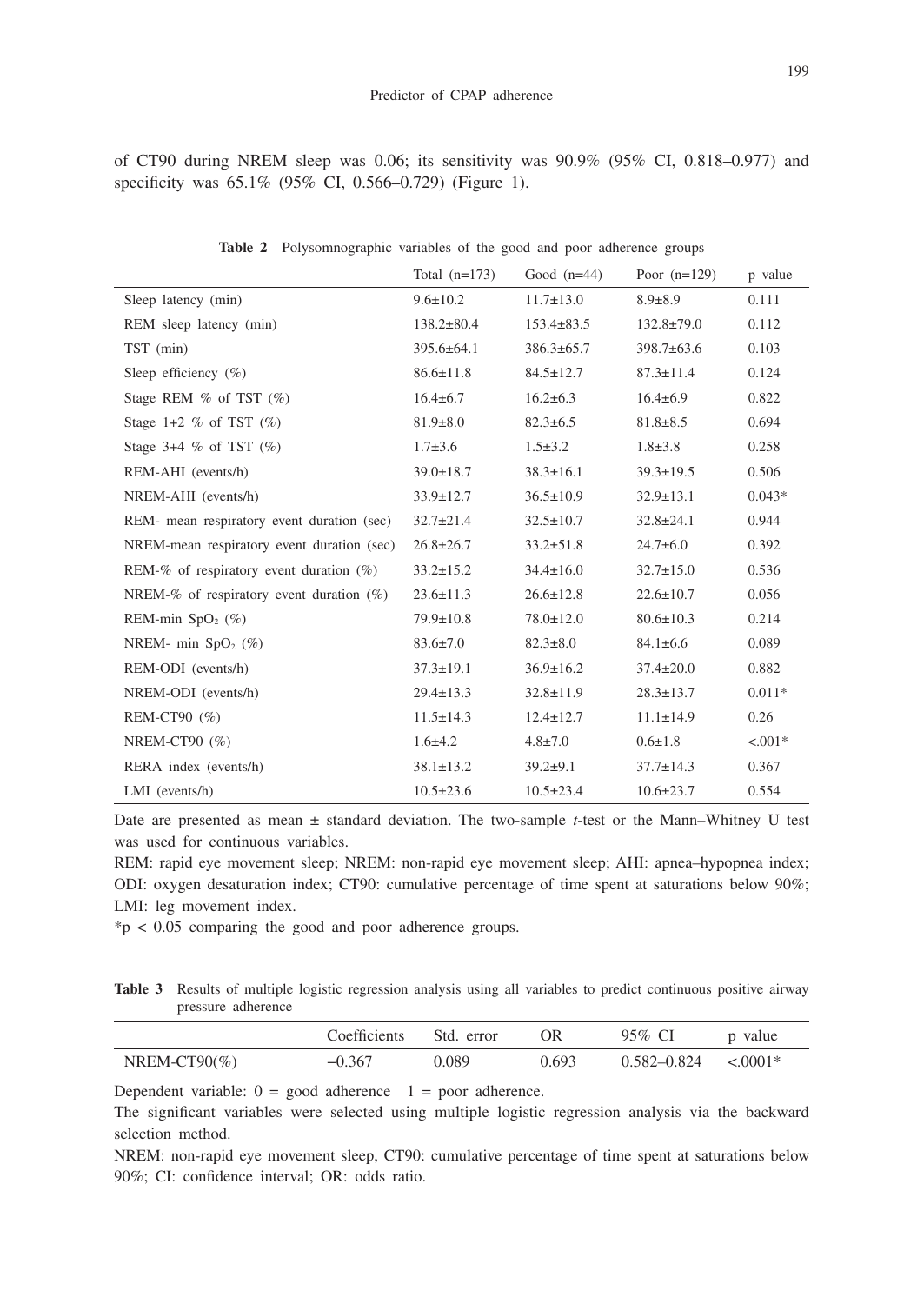

Fig. 1 Receiver-operating characteristic (ROC) curve for comparing predictive ability The area under the curve for the cumulative percentage of time spent at saturations below 90% during NREM sleep (NREM-CT90) was 0.823, the apnea and hypopnea index during NREM sleep (NREM-AHI) was 0.603, and the oxygen desaturation index during NREM sleep (NREM-ODI) was 0.629.

### DISCUSSION

This retrospective and cross-sectional study showed that AHI, ODI and CT90 during NREM sleep were significantly different between patients in the good versus the poor adherence group in univariate analysis. This result also means that all parameters in REM sleep were not significantly different between the good and poor adherence group in univariate analysis.

Compared with NREM sleep, REM sleep is associated with greater sympathetic activity and cardiovascular instability,18) and minute ventilation, tidal volume and respiratory frequency in REM fluctuate widely.<sup>19)</sup> Moreover, upper airway muscle activation is more severely suppressed during REM sleep than NREM sleep.<sup>20)</sup> Hence, REM is an unstable time with many variable factors affecting several PSG parameters. Additionally, the percentage of REM sleep is estimated to be about 20% in healthy adults,<sup>23)</sup> which means the percentage of NREM sleep is about 80%. To reliably predict CPAP adherence using PSG parameters, it is important to evaluate NREM sleep, as it has fewer variable factors affecting each PSG parameter and occupies a longer proportion of sleep time than REM sleep.

Only CT90 during NREM sleep was independently associated with CPAP adherence. AHI and ODI during NREM sleep were significantly different in the univariate analysis, but were not extracted as significant factors in the multiple regression analysis. CT90 is calculated as the cumulative percentage of time that arterial oxygen saturation was below 90%; hence, CT90 quantifies the severity of hypoxemia and reflects the time of desaturation. ODI is the number of desaturation  $> 3\%$  per hour of sleep; hence, ODI also quantifies the severity of hypoxemia.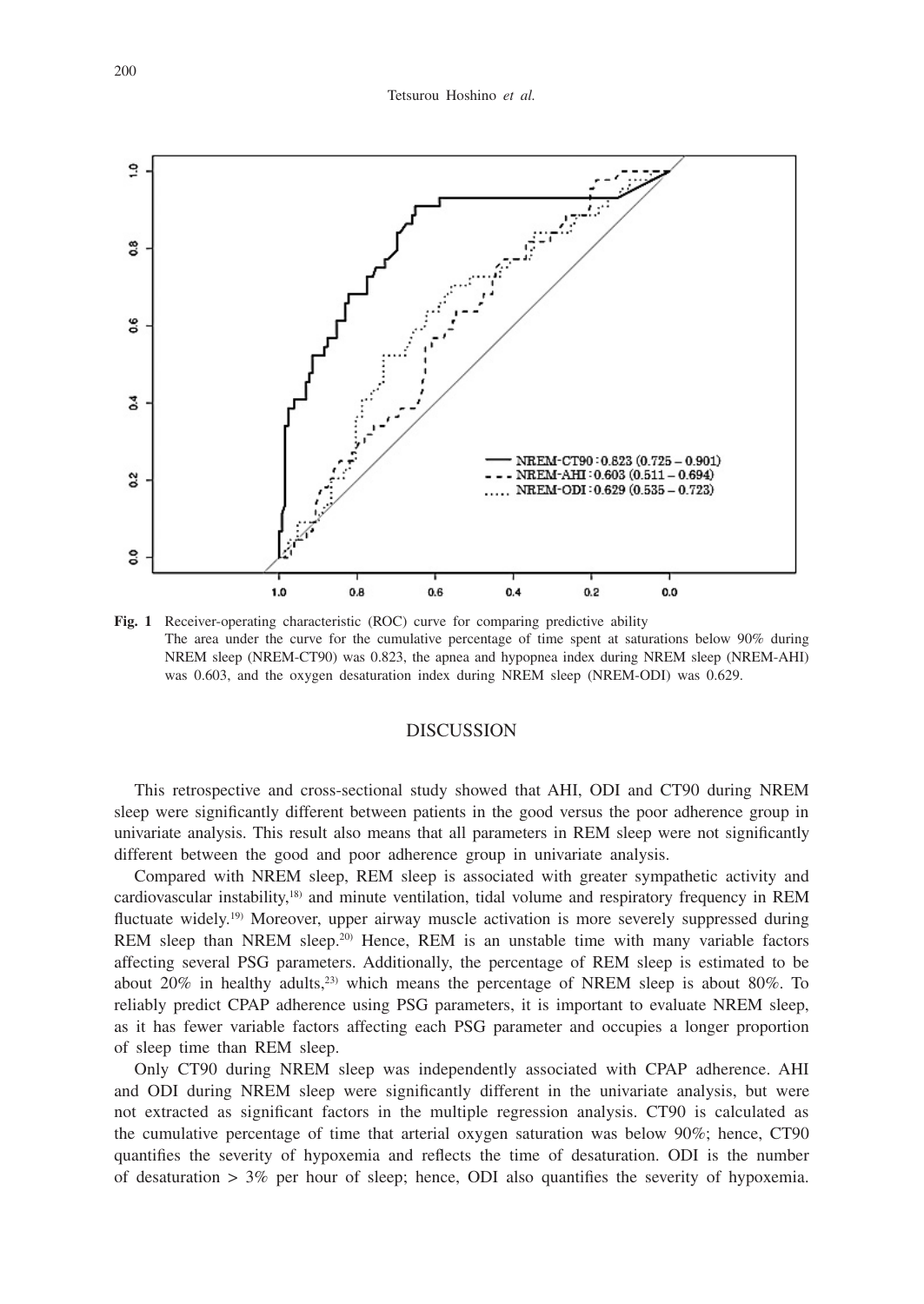However, it does not reflect time of desaturation. AHI is the number of respiratory events per hour of sleep. AHI is usually used to assess the severity of OSA; however, it does not reflect the severity of hypoxemia. Therefore, the results imply that the severity of hypoxemia and time of desaturation are associated with CPAP adherence. Weaver *et al.* also reported that nocturnal hypoxemia was related with CPAP adherence.<sup>15)</sup>

There are various kinds of hypoxemia indices in use. Our results support the hypothesis of Chaudhary *et al.* that CT90 recorded during PSG may be the best clinical method for expressing the severity of nocturnal hypoxemia in sleep apnea.<sup>24)</sup> Our search of the literature revealed no other report directly associating CT90 with CPAP adherence. However, we speculate that assessing the cumulative percentage of time under hypoxemia as measured by CT90 may be the most important method for predicting CPAP adherence, because this is the only parameter that reflects the time of desaturation.25)

Zhang J *et al.* reported that CPAP improve hypoxemia measured by CT90 associated with respiratory events during sleep.26) There are no previous reports, however we also speculate that improvement of CT90 is associate with good adherence.

We used ROC analysis to compare the predictive ability of three parameters that were significantly different between the good and poor adherence group in univariate analysis. This ROC analysis indicated that CT90 during NREM sleep had a better ability to predict CPAP adherence than other parameters. CT90 was also strongly associated with good CPAP adherence. A previous report indicated that severity of disease had some predictive ability for CPAP adherence.<sup>27)</sup> Our study showed that those with greater CT90, indicating severe hypoxemia and severe OSA, had better adherence; this finding does not contradict any previous reports. Using the CT90, we will able to identify prior to CPAP initiation those patients who are not predicted to have good adherence and are likely to need some intervention or need another treatment option besides CPAP, such as an oral appliance and Auto Bi-level Pressure Relief-Positive Airway Pressure (ABPR-PAP).28,29) Because patterns of CPAP use are established early in the treatment period14), this information could have important implications.

In many studies indicated that CPAP adherence was closely related to disease severity as measured by AHI16,30,31), yet our result show that AHI during NREM sleep which were significantly different in the univariate analysis were not extracted as significant factors in the multiple regression analysis. It was probable that our sample size was small, compared to previous studies. Moreover, in many study, ESS and age are associate with CPAP use<sup>8,32,33</sup>). On the other hand, there are also studies show that ESS and age are not associate with CPAP use<sup>34,35,36</sup>. Our result show that age and daytime sleepiness as measured by ESS were not not extracted as significant factors. We consider that age and the self-reported symptomatic severity of OSA are unreliable in identifying those who will use CPAP appropriately.

Our sleep center prescribes several kinds of CPAP machines; however, all participants in this study used the REMstar M series Auto CPAP. Auto-CPAP devices can detect respiratory events, and automatically increase or decrease the positive airway pressure.28) However, the algorithm differs depending on the CPAP machine.<sup>37)</sup> To exclude the influence of different algorithms, the CPAP device participants used was limited to the REMstar M series Auto CPAP. This caused a reduction of the sample to 173 subjects from the 443 potentially eligible participants.

We acknowledge that this study has some limitations. There is a potential selection bias as this study was conducted in a single facility. Only a single type of CPAP device was used by all participants in this study (the REMstar M series Auto CPAP), which might have produced selection bias. Moreover, because this is a retrospective study, it is not possible to exclude the influence of unknown confounding factors.

In conclusion, this is the first study to examine PSG predictors of CPAP use focusing on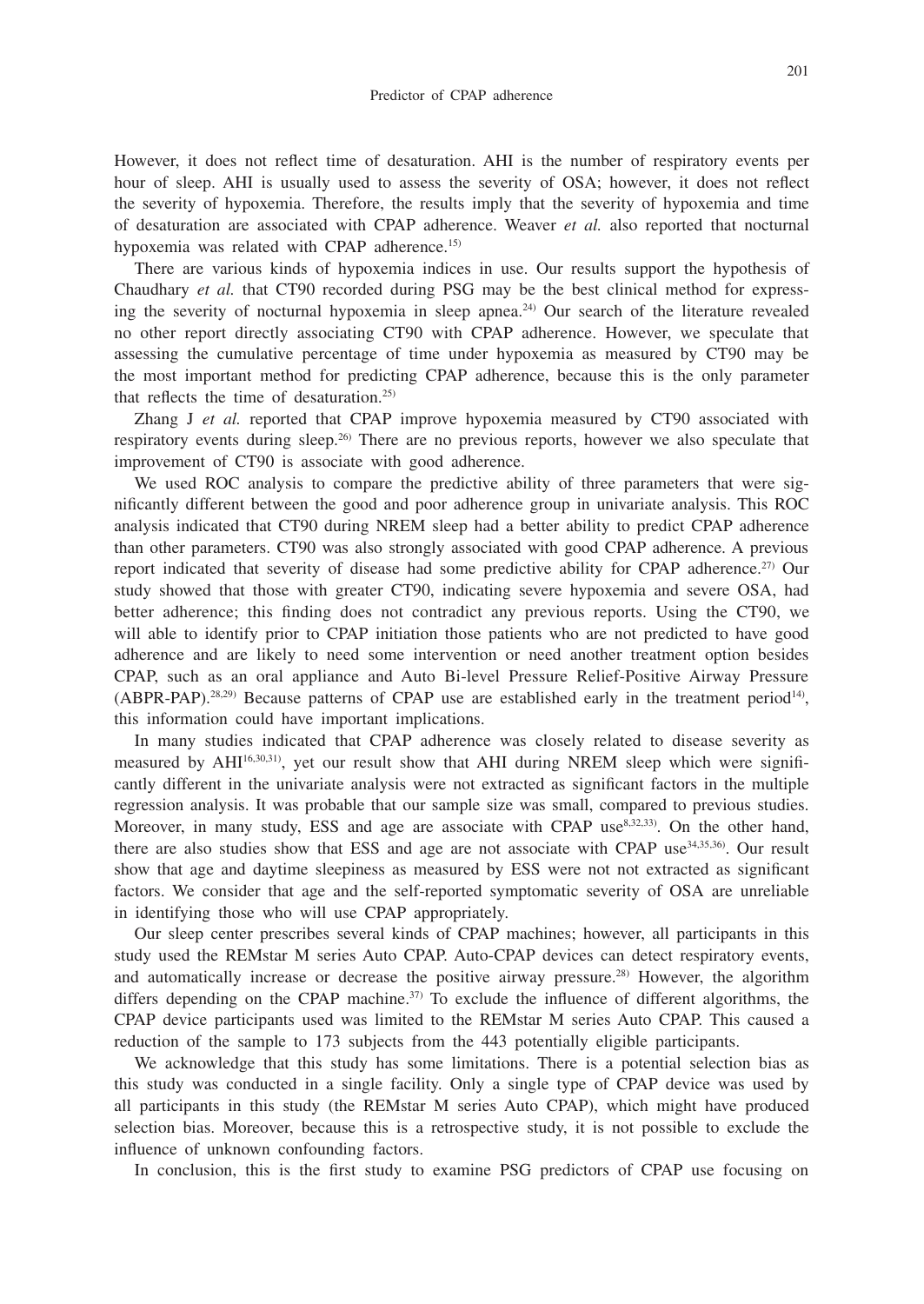basic sleep architecture, REM and NREM sleep. This study indicated that evaluating NREM sleep using PSG parameters is important to reliably predict CPAP adherence from treatment initiation. This study also indicated that the percentage of time under hypoxemia during NREM sleep as measured by the cumulative percentage of time spent at saturations below 90% is a significant predictor of good CPAP adherence from treatment initiation. Additionally, we consider that to improve adherence of CPAP use, we also need to explore the predictors of poor CPAP adherence. Further multicenter studies using other CPAP machines are needed to confirm the external validity and generalizability of the results of this study, and to explore the predictors of poor adherence of CPAP use.

## COMPLIANCE WITH ETHICAL STANDARDS

Funding: No funding was received for this research.

Conflict of interest: The authors declare that they have no conflict of interest.

Ethical approval: All procedures performed in studies involving human participants were in accordance with the ethical standards of the institutional and/or national research committee and with the 1964 Declaration of Helsinki and its later amendments or comparable ethical standards. Formal consent is not required for this type of retrospective study.

#### REFERENCES

- 1) Nieto FJ, Young TB, Lind BK, Shahar E, Samet JM, Redline S, *et al.* Association of sleep-disordered breathing, sleep apnea, and hypertension in a large community-based study. Sleep Heart Health Study. *JAMA*, 2000; 283: 1829–1836.
- 2) Shahar E, Whitney CW, Redline S, Lee ET, Newman AB, Nieto FJ, *et al.* Sleep-disordered breathing and cardiovascular disease: cross-sectional results of the Sleep Heart Health Study. *Am J Respir Crit Care Med*, 2001; 163: 19–25.
- 3) Redline S, Yenokyan G, Gottlieb DJ, Shahar E, O'Connor GT, Resnick HE, *et al.* Obstructive sleep apnea-hypopnea and incident stroke: the sleep heart health study. *Am J Respir Crit Care Med*, 2001; 182: 269–277.
- 4) Harsch IA, Schahin SP, Radespiel-Tröger M, Weintz O, Jahreiss H, Fuchs FS, *et al.* Continuous positive airway pressure treatment rapidly improves insulin sensitivity in patients with obstructive sleep apnea syndrome. *Am J Respir Crit Care Med*, 2004; 169: 156–162.
- 5) Tregear S, Reston J, Schoelles K, Phillips B. Obstructive Sleep Apnea and Risk of Motor Vehicle Crash: Systematic Review and Meta-Analysis. *J Clin Sleep Med*, 2009; 5: 573–581.
- 6) Kushida CA, Littner MR, Hirshkowitz M, Morgenthaler TI, Alessi CA, Bailey D, *et al.* Practice parameters for the use of continuous and bilevel positive airway pressure devices to treat adult patients with sleep-related breathing disorders. *Sleep*, 2006; 29: 375–380.
- 7) Kakkar RK, Berry RB. Positive airway pressure treatment for obstructive sleep apnea. *Chest*, 2007; 132: 1057–1072.
- 8) Kribbs NB, Pack AI, Kline LR, Smith PL, Schwartz AR, Schubert NM, *et al.* Objective measurement of patterns of nasal CPAP use by patients with obstructive sleep apnea. *Am Rev Respir Dis*, 1993; 147: 887–895.
- 9) Terri E. Weaver, Ronald R. Grunstein. Adherence to continuous positive airway pressure therapy: the challenge to effective treatment. *Proc Am Thorac Soc*, 2008; 5: 173–178.
- 10) Hui DS, Chan JK, Choy DK, Ko FW, Li TS, Leung RC, *et al.* Effects of augmented continuous positive airway pressure education and support on compliance and outcome in a Chinese population. *Chest*, 2000; 117: 1410–1416.
- 11) Bartlett D, Wong K, Richards D, Moy E, Espie CA, Cistulli PA, *et al.* Increasing adherence to obstructive sleep apnea treatment with a group social cognitive therapy treatment intervention: a randomized trial. *Sleep*, 2013; 36: 1647–1654.
- 12) Catcheside PG. Predictors of continuous positive airway pressure adherence. *F1000 Med Rep*, 2010; doi: